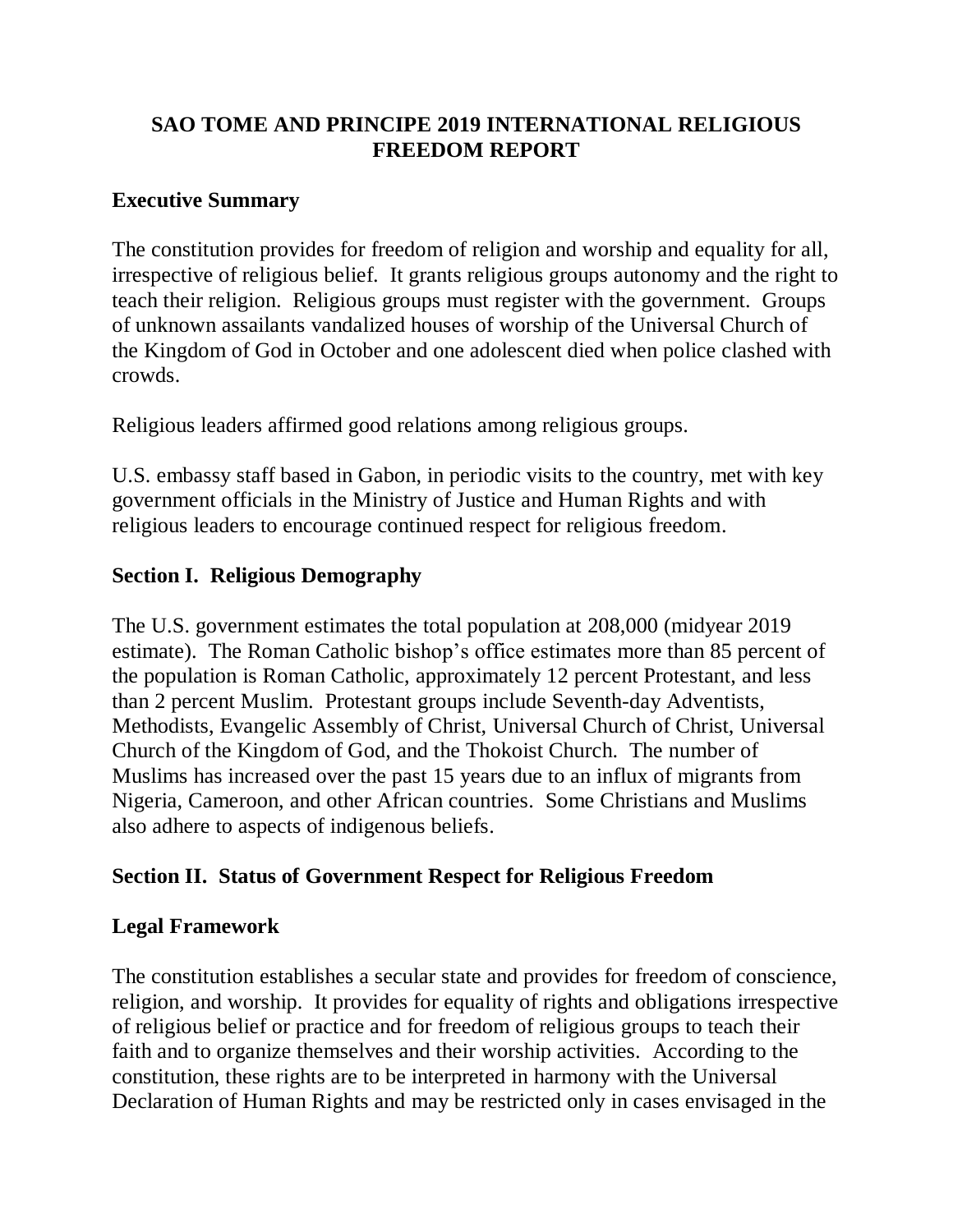constitution or suspended during a state of emergency or siege declared according to the terms of the constitution and law.

Religious groups must register with the government. If a religious group does not register, the group is subject to fines and possible expulsion if it is a foreign religious group. To register, a group must send a letter requesting authorization to the Ministry of Justice and Human Rights. Once the group obtains authorization, it must submit the following documents to a notary public: the ministry's approval letter; the group's statutes; the minutes or report from a meeting attended by at least 500 representatives of the group and signed by its president and secretary; copies of the national identity cards of those who attended this meeting; a list of board members; and a certificate from the Registrar's Office attesting that no existing organization has the same name. After a payment of 1,000 dobras (\$45) for notarial fees, an announcement is published in the government gazette, and the group may then operate fully as a registered group. Once registered, a religious group does not need to register again. Registered religious groups receive the same benefits, such as tax exemptions, as registered nonprofit organizations.

The country is a party to the International Covenant on Civil and Political Rights.

#### **Government Practices**

On October 16, a group of approximately 400 individuals vandalized the headquarters of the Universal Church of the Kingdom of God in the capital, and one adolescent was killed when police attempted to disperse the crowd. Crowds also vandalized Universal Church buildings outside the capital the same day. The unrest reportedly occurred in reaction to the September conviction by a Cote d'Ivorian court of Sao Tomean citizen Ludumilo Veloso, pastor of the Universal Church of the Kingdom of God in Cote d'Ivoire, for defamation and slander against the Church. The court sentenced him to one year in prison. On October 10, Alda Ramos, a member of parliament, told news media that the Universal Church of the Kingdom of God must secure Veloso's release or risk government sanctions, including possible expulsion of the evangelical Christian church from the country. Two well-known comedians denounced the pastor's sentence on social media, which observers said may have contributed to stoking public sentiment against the Church. Two Brazilian pastors from the Church left the country following threats on social media. The government opened an investigation regarding the violence. As of November, the Universal Church of the Kingdom of God resumed services and Veloso was released on appeal in Cote d'Ivoire.